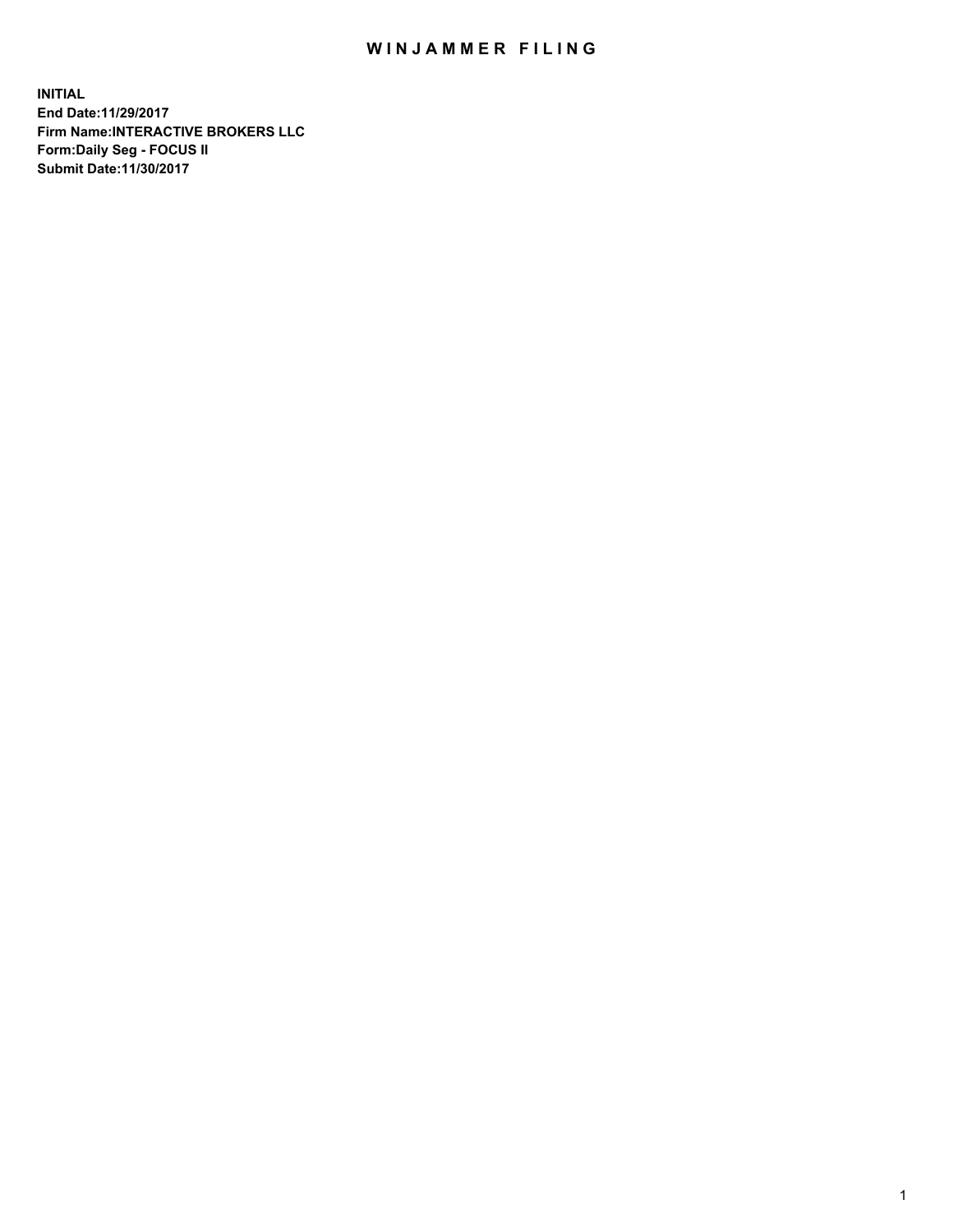## **INITIAL End Date:11/29/2017 Firm Name:INTERACTIVE BROKERS LLC Form:Daily Seg - FOCUS II Submit Date:11/30/2017 Daily Segregation - Cover Page**

| Name of Company<br><b>Contact Name</b><br><b>Contact Phone Number</b><br><b>Contact Email Address</b>                                                                                                                                                                                                                          | <b>INTERACTIVE BROKERS LLC</b><br><b>James Menicucci</b><br>203-618-8085<br>jmenicucci@interactivebrokers.c<br>om |
|--------------------------------------------------------------------------------------------------------------------------------------------------------------------------------------------------------------------------------------------------------------------------------------------------------------------------------|-------------------------------------------------------------------------------------------------------------------|
| FCM's Customer Segregated Funds Residual Interest Target (choose one):<br>a. Minimum dollar amount: ; or<br>b. Minimum percentage of customer segregated funds required:%; or<br>c. Dollar amount range between: and; or<br>d. Percentage range of customer segregated funds required between:% and%.                          | $\overline{\mathbf{0}}$<br>0<br>155,000,000 245,000,000<br>0 <sub>0</sub>                                         |
| FCM's Customer Secured Amount Funds Residual Interest Target (choose one):<br>a. Minimum dollar amount: ; or<br>b. Minimum percentage of customer secured funds required:%; or<br>c. Dollar amount range between: and; or<br>d. Percentage range of customer secured funds required between: % and %.                          | $\overline{\mathbf{0}}$<br>0<br>80,000,000 120,000,000<br>0 <sub>0</sub>                                          |
| FCM's Cleared Swaps Customer Collateral Residual Interest Target (choose one):<br>a. Minimum dollar amount: ; or<br>b. Minimum percentage of cleared swaps customer collateral required:% ; or<br>c. Dollar amount range between: and; or<br>d. Percentage range of cleared swaps customer collateral required between:% and%. | $\overline{\mathbf{0}}$<br>$\overline{\mathbf{0}}$<br>0 <sub>0</sub><br><u>00</u>                                 |

Attach supporting documents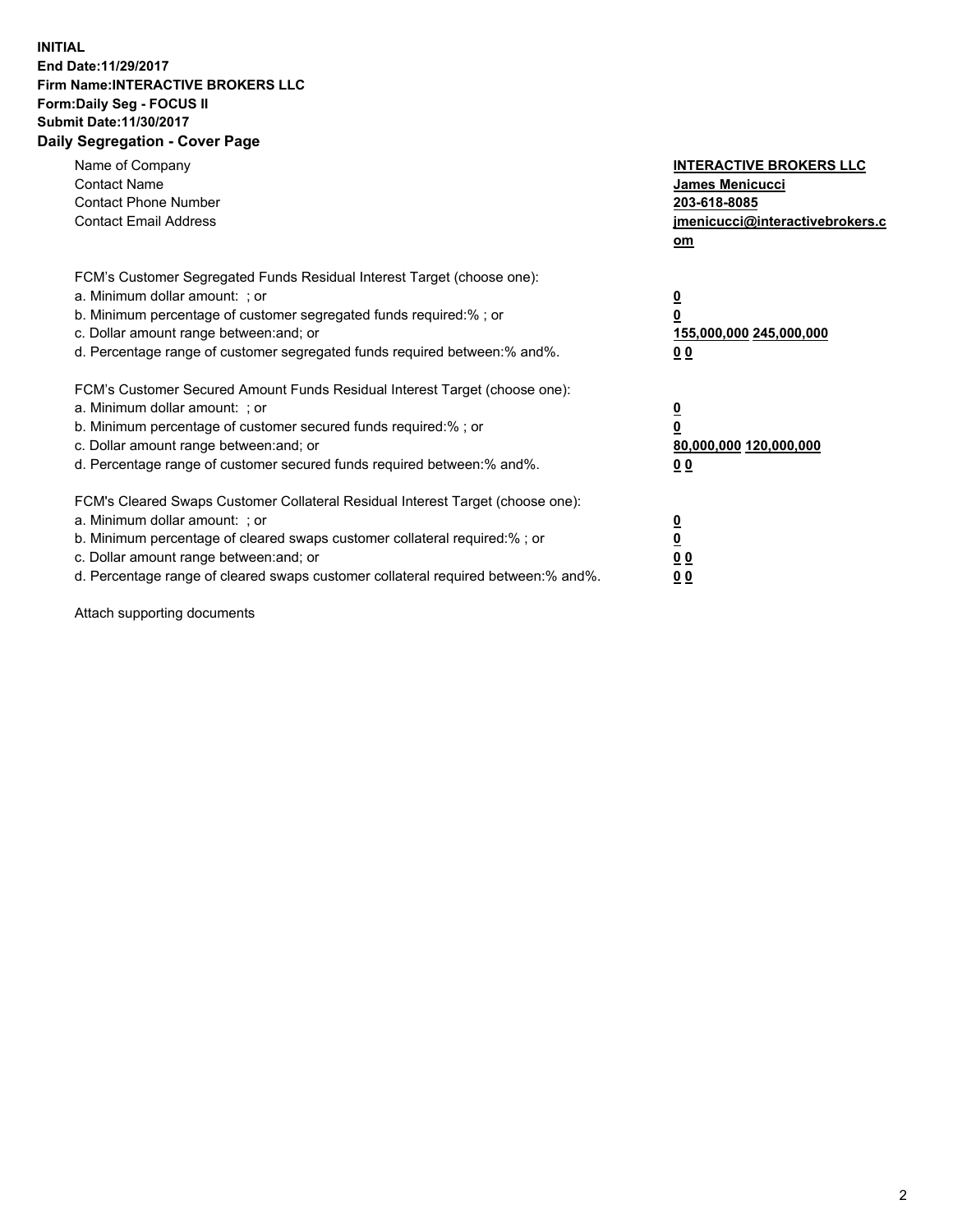## **INITIAL End Date:11/29/2017 Firm Name:INTERACTIVE BROKERS LLC Form:Daily Seg - FOCUS II Submit Date:11/30/2017 Daily Segregation - Secured Amounts**

|     | Daily Segregation - Secured Amounts                                                         |                                   |
|-----|---------------------------------------------------------------------------------------------|-----------------------------------|
|     | Foreign Futures and Foreign Options Secured Amounts                                         |                                   |
|     | Amount required to be set aside pursuant to law, rule or regulation of a foreign            | $0$ [7305]                        |
|     | government or a rule of a self-regulatory organization authorized thereunder                |                                   |
| 1.  | Net ledger balance - Foreign Futures and Foreign Option Trading - All Customers             |                                   |
|     | A. Cash                                                                                     | 441,335,906 [7315]                |
|     | B. Securities (at market)                                                                   | $0$ [7317]                        |
| 2.  | Net unrealized profit (loss) in open futures contracts traded on a foreign board of trade   | 14,633,318 [7325]                 |
| 3.  | Exchange traded options                                                                     |                                   |
|     | a. Market value of open option contracts purchased on a foreign board of trade              | 18,540 [7335]                     |
|     | b. Market value of open contracts granted (sold) on a foreign board of trade                | -86,161 [7337]                    |
| 4.  | Net equity (deficit) (add lines 1.2. and 3.)                                                | 455,901,603 [7345]                |
| 5.  | Account liquidating to a deficit and account with a debit balances - gross amount           | 3,758 [7351]                      |
|     | Less: amount offset by customer owned securities                                            | 0 [7352] 3,758 [7354]             |
| 6.  | Amount required to be set aside as the secured amount - Net Liquidating Equity              | 455,905,361 [7355]                |
|     | Method (add lines 4 and 5)                                                                  |                                   |
| 7.  | Greater of amount required to be set aside pursuant to foreign jurisdiction (above) or line | 455,905,361 [7360]                |
|     | 6.                                                                                          |                                   |
|     | FUNDS DEPOSITED IN SEPARATE REGULATION 30.7 ACCOUNTS                                        |                                   |
| 1.  | Cash in banks                                                                               |                                   |
|     | A. Banks located in the United States                                                       | 14,899,080 [7500]                 |
|     | B. Other banks qualified under Regulation 30.7                                              | 0 [7520] 14,899,080 [7530]        |
| 2.  | Securities                                                                                  |                                   |
|     | A. In safekeeping with banks located in the United States                                   | 439,599,325 [7540]                |
| 3.  | B. In safekeeping with other banks qualified under Regulation 30.7                          | 0 [7560] 439,599,325 [7570]       |
|     | Equities with registered futures commission merchants<br>A. Cash                            |                                   |
|     | <b>B.</b> Securities                                                                        | $0$ [7580]                        |
|     |                                                                                             | $0$ [7590]<br>$0$ [7600]          |
|     | C. Unrealized gain (loss) on open futures contracts<br>D. Value of long option contracts    | $0$ [7610]                        |
|     | E. Value of short option contracts                                                          | 0 [7615] 0 [7620]                 |
| 4.  | Amounts held by clearing organizations of foreign boards of trade                           |                                   |
|     | A. Cash                                                                                     | $0$ [7640]                        |
|     | <b>B.</b> Securities                                                                        | $0$ [7650]                        |
|     | C. Amount due to (from) clearing organization - daily variation                             | $0$ [7660]                        |
|     | D. Value of long option contracts                                                           | $0$ [7670]                        |
|     | E. Value of short option contracts                                                          | 0 [7675] 0 [7680]                 |
| 5.  | Amounts held by members of foreign boards of trade                                          |                                   |
|     | A. Cash                                                                                     | 119,551,347 [7700]                |
|     | <b>B.</b> Securities                                                                        | $0$ [7710]                        |
|     | C. Unrealized gain (loss) on open futures contracts                                         | 4,563,746 [7720]                  |
|     | D. Value of long option contracts                                                           | 18,540 [7730]                     |
|     | E. Value of short option contracts                                                          | -86,161 [7735] 124,047,472 [7740] |
| 6.  | Amounts with other depositories designated by a foreign board of trade                      | 0 [7760]                          |
| 7.  | Segregated funds on hand                                                                    | $0$ [7765]                        |
| 8.  | Total funds in separate section 30.7 accounts                                               | 578,545,877 [7770]                |
| 9.  | Excess (deficiency) Set Aside for Secured Amount (subtract line 7 Secured Statement         | 122,640,516 [7380]                |
|     | Page 1 from Line 8)                                                                         |                                   |
| 10. | Management Target Amount for Excess funds in separate section 30.7 accounts                 | 80,000,000 [7780]                 |
| 11. | Excess (deficiency) funds in separate 30.7 accounts over (under) Management Target          | 42,640,516 [7785]                 |
|     |                                                                                             |                                   |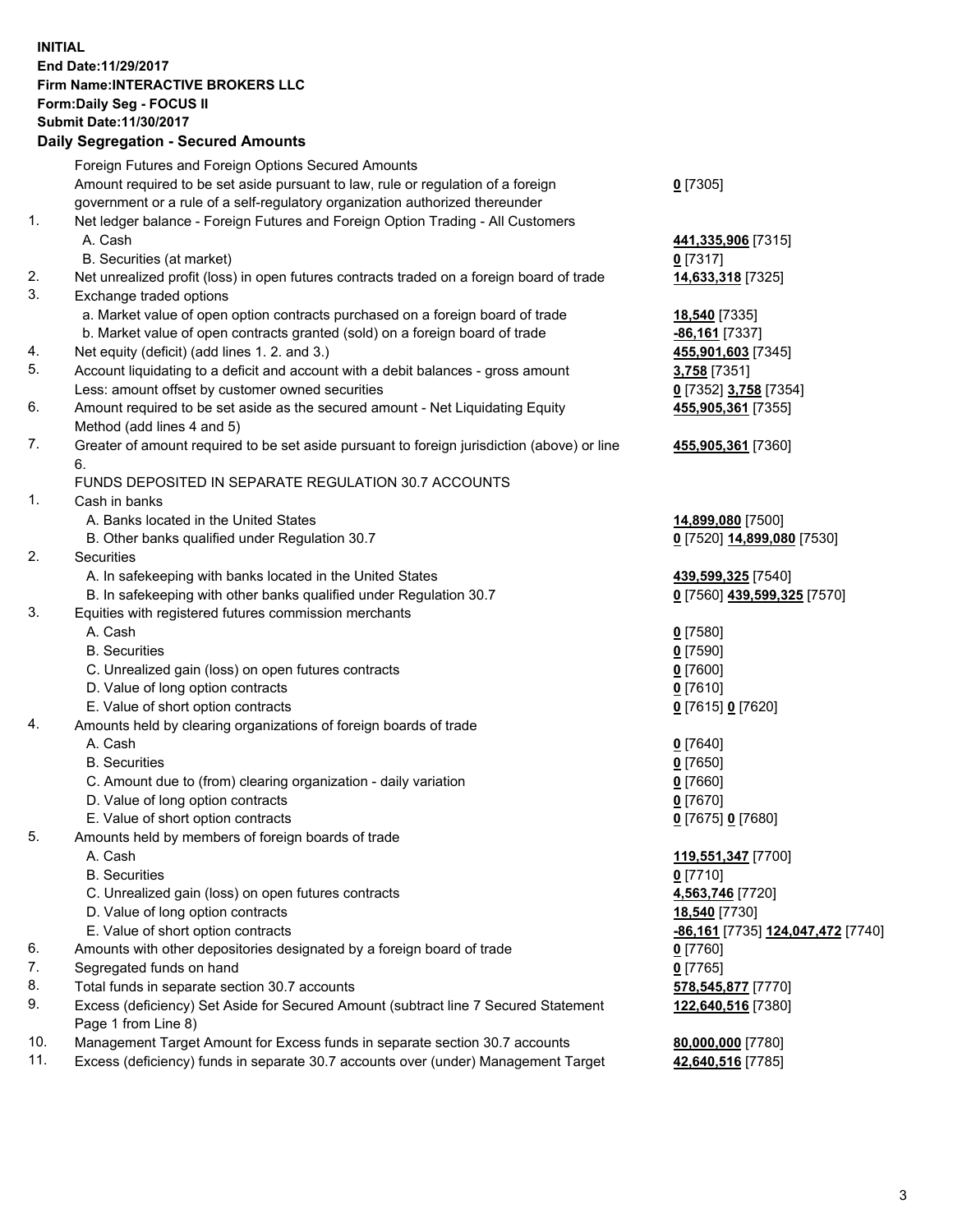**INITIAL End Date:11/29/2017 Firm Name:INTERACTIVE BROKERS LLC Form:Daily Seg - FOCUS II Submit Date:11/30/2017 Daily Segregation - Segregation Statement** SEGREGATION REQUIREMENTS(Section 4d(2) of the CEAct) 1. Net ledger balance A. Cash **4,636,839,896** [7010] B. Securities (at market) **0** [7020] 2. Net unrealized profit (loss) in open futures contracts traded on a contract market **-136,570,292** [7030] 3. Exchange traded options A. Add market value of open option contracts purchased on a contract market **128,604,673** [7032] B. Deduct market value of open option contracts granted (sold) on a contract market **-286,141,785** [7033] 4. Net equity (deficit) (add lines 1, 2 and 3) **4,342,732,492** [7040] 5. Accounts liquidating to a deficit and accounts with debit balances - gross amount **204,200** [7045] Less: amount offset by customer securities **0** [7047] **204,200** [7050] 6. Amount required to be segregated (add lines 4 and 5) **4,342,936,692** [7060] FUNDS IN SEGREGATED ACCOUNTS 7. Deposited in segregated funds bank accounts A. Cash **621,350,662** [7070] B. Securities representing investments of customers' funds (at market) **2,709,866,145** [7080] C. Securities held for particular customers or option customers in lieu of cash (at market) **0** [7090] 8. Margins on deposit with derivatives clearing organizations of contract markets A. Cash **23,757,959** [7100] B. Securities representing investments of customers' funds (at market) **1,370,312,524** [7110] C. Securities held for particular customers or option customers in lieu of cash (at market) **0** [7120] 9. Net settlement from (to) derivatives clearing organizations of contract markets **-7,336,905** [7130] 10. Exchange traded options A. Value of open long option contracts **128,565,597** [7132] B. Value of open short option contracts **-286,092,101** [7133] 11. Net equities with other FCMs A. Net liquidating equity **0** [7140] B. Securities representing investments of customers' funds (at market) **0** [7160] C. Securities held for particular customers or option customers in lieu of cash (at market) **0** [7170] 12. Segregated funds on hand **0** [7150] 13. Total amount in segregation (add lines 7 through 12) **4,560,423,881** [7180] 14. Excess (deficiency) funds in segregation (subtract line 6 from line 13) **217,487,189** [7190] 15. Management Target Amount for Excess funds in segregation **155,000,000** [7194] **62,487,189** [7198]

16. Excess (deficiency) funds in segregation over (under) Management Target Amount Excess